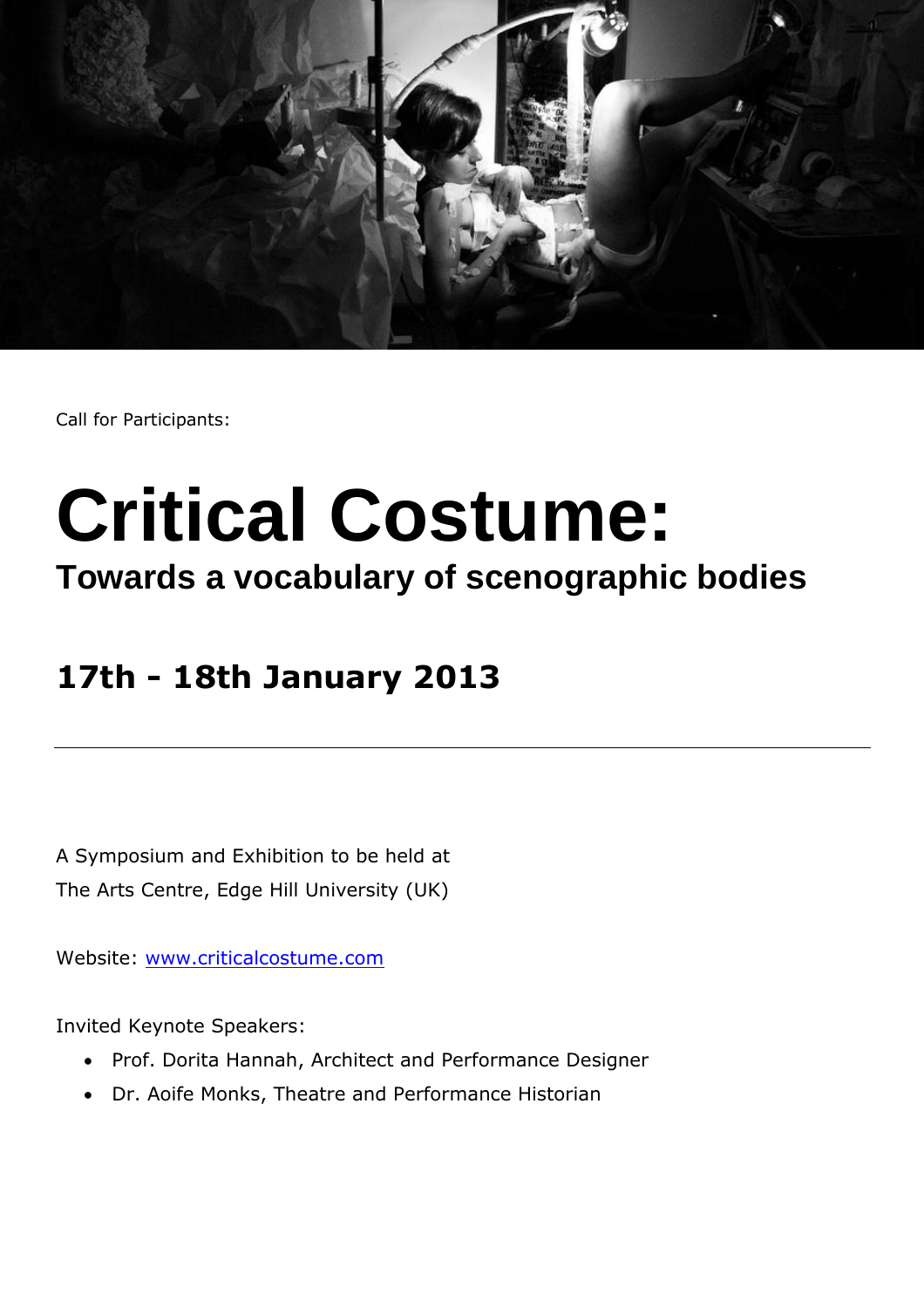*Costume performs*. This statement is representative of a critical shift in current scholarly and artistic discourses on costume practice. With increasing interest within the fields of installation and live art, the act(ion) of costuming is being applied as a means of examining the status of the body within contemporary art and performance. In *Expanding Scenography* (2011), Dorita Hannah echoes this line of thought as she argues that 'it is high time we do speak of how design elements not only actively extend the performing body, but also perform without and in spite of the human body'. In that regard, while there has been some significant scholarship on how 'space' performs, there remains an ambiguity over the dramaturgical significance of costume within the changing contexts of scenographic practice. Consequently, the aim of **Critical Costume** is to bring together academics, artists and practitioners to reflect on the social and artistic agency of costume within contemporary and historical contexts.

Concerned with the future of scholarly research and artistic practice, it is proposed that the concept of 'costume' is taken as a means of critically interrogating the body in/as performance. As an action, the event of costuming recognises the significance of designed artefacts within our comprehension and experience of a (costumed) body. For costume is both an act of revelation and concealment, as it shapes action while simultaneously disguising the body's form and texture. While this includes the affect of fabric and the identity politics of fashion, this discussion on costume is also intended to emphasise the reciprocal interactions that occur between performer and costume, spectator and action, fabric and movement. Aoife Monks in her monograph *The Actor in Costume* (2010) supports this assertion as she writes, '[c]ostume is that which is perceptually indistinct from the actor's body, and yet something that can be removed. Costume is a body that can be taken off.'

**Critical Costume** thereby aims to support practice and invite provocations from the broadest range of artistic and social contexts: from architecture to installation art, musicology to dance. While we welcome all proposals on the subject of costume, below are some possible areas of study that you may wish to consider:

- Historical and Contemporary accounts of Costume Practices
- Participation and Costume
- Costume as Performance
- Choreography and Costume
- Nudity and/as Costume
- Absent Bodies and Costume
- Live Art and a Costumed Body
- The Event and Act of Costuming
- Architecture and Costume
- Site-Specificity and Costume
- Installation Art and Costume
- Costume and the Senses
- Sound and Costume
- Light and Costume
- Technology and Costume
- Dramaturgy and Costume
- Digital Costume